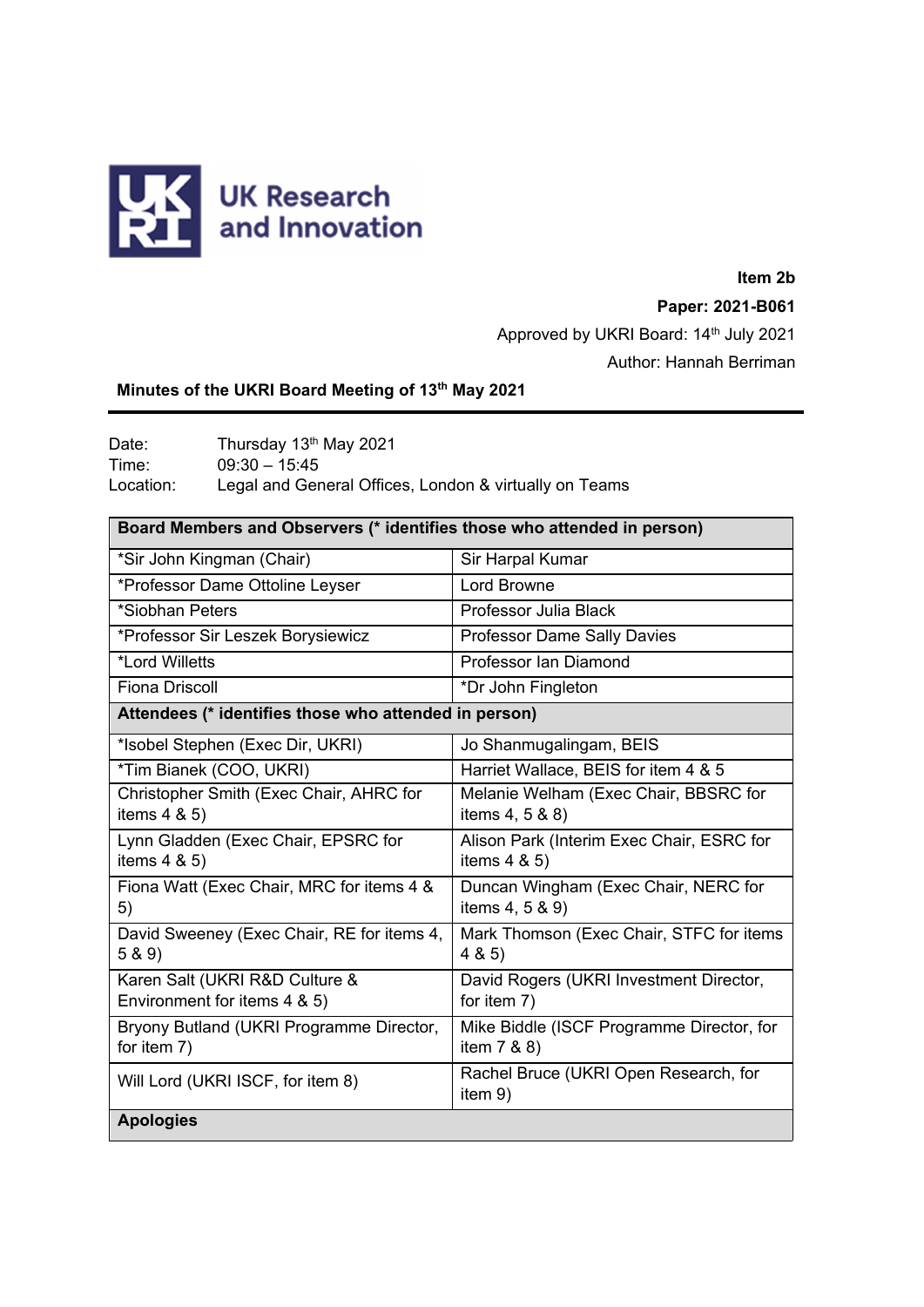| Indro Mukerjee (CEO, Innovate UK)    |                                                     |
|--------------------------------------|-----------------------------------------------------|
| <b>Secretariat</b>                   |                                                     |
| *Hannah Berriman (Board Secretariat) | Tim Russell (Head of Governance and<br>Secretariat) |
| Zena Davis (Board Secretariat)       | *Samantha Richardson (Board Secretariat)            |

### **1. Welcome and Introductions**

- 1.1. John Kingman welcomed Board members to the meeting, noting this would be his last meeting as Chair.
- 1.2. John asked Board members to declare any conflicts ahead of the meeting. No conflicts were declared.

## **2. a) Minutes of 17th March 2021 b) Action Log and c) Forward Look**

2.1. The Board approved the minutes of 17<sup>th</sup> March 2021 and noted the action log and forward look.

## **3. CEO Report to Board**

- 3.1. Ottoline updated the Board on a number of live issues not covered on the agenda, including:
	- 3.1.1. Senior Appointments Ottoline noted that Indro Mukerjee had joined as Chief Executive Officer of Innovate UK.
	- 3.1.2. Advanced Research and Invention Agency (ARIA) Ottoline explained that UKRI was working closely with BEIS to support the establishment of ARIA.
	- 3.1.3. Upcoming Spending Review The Board noted the importance of highlighting UKRI's co-ordinated response to the pandemic.

# **4. Trusted Research and Innovation in UKRI**

- 4.1. Siobhan Peters updated the Board on the progress of the Trusted Research and Innovation (TRI) programme, noting that in April 2021 the UKRI Executive Committee agreed the indicators of risk of hostile interference by states, the vision for implementation of TRI across UKRI and the programme of work and subsequent implementation requirements. Siobhan explained the UKRI approach to TRI has two strands:
	- Ensuring we have a more consistent and comprehensive toolkit to meet our responsibilities
	- Continuing to engage with the very challenging intellectual and organisational questions raised by the TRI agenda.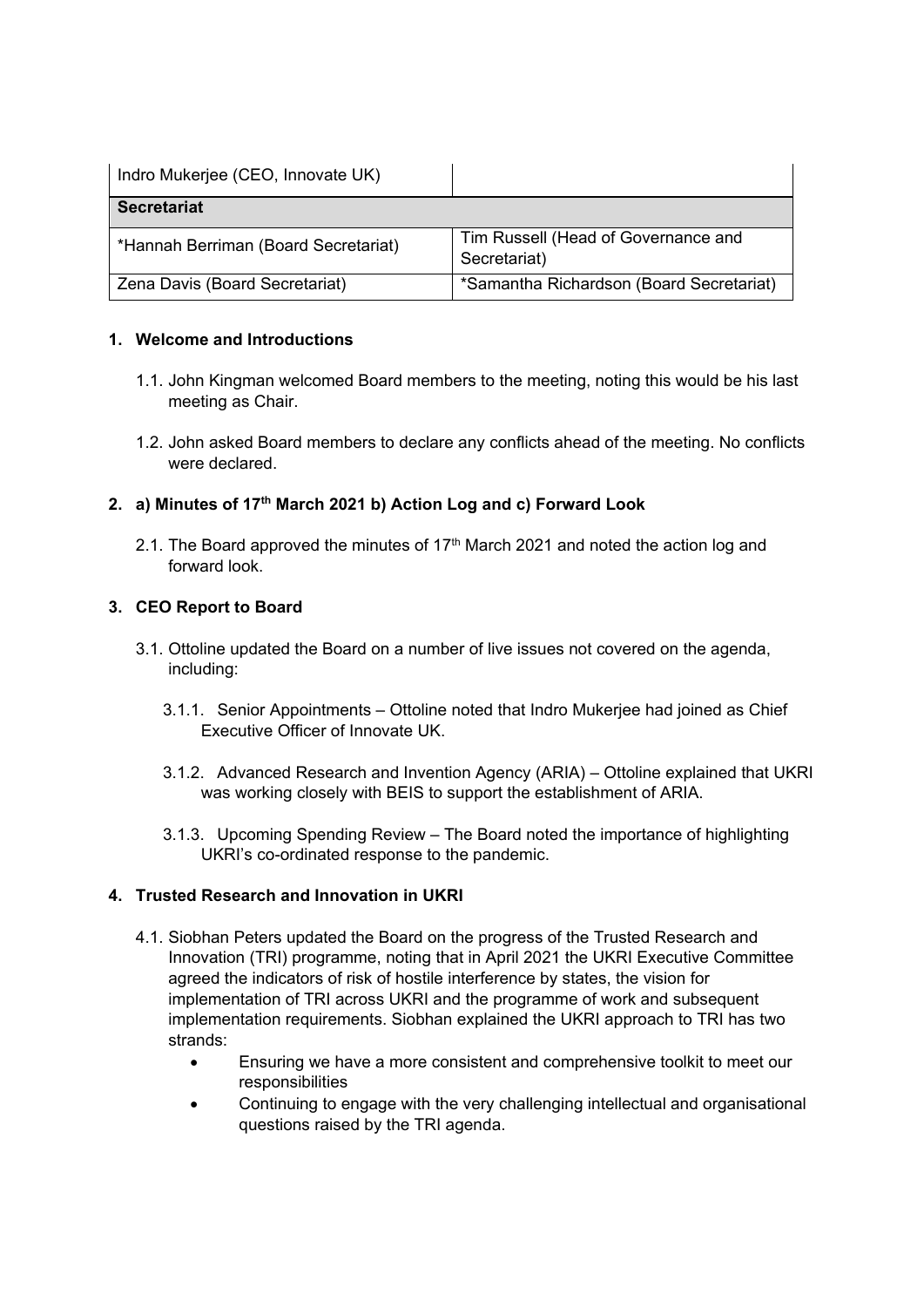- 4.2. The Board acknowledged that some risk in this area was inevitable and thanked Siobhan and team for clearly outlining the steps needed to create the conditions for a consistent and thorough response.
- 4.3. The Board noted the establishment of the Government's Research Collaboration Advice Team, (RCAT) which will offer researchers advice on how to protect their work from hostile activity and ensure international collaboration is conducted safely and securely.
- 4.4. The Board acknowledged that Cyber Security threats evolve quickly and requested an annual update on emerging issues.

**ACTION:** Siobhan Peters to provide an annual update to the Board on emerging threats in Cyber Security.

4.5. The board were supportive of the approach outlined by Siobhan and endorsed the vision and requirements for implementation.

**DECISION:** The Board endorsed the proposed vision for implementation of Trusted Research and Innovation across UKRI and the proposed implementation requirements.

#### **5. Security Briefing**

5.1. The Board received a confidential briefing on research security issues.

#### **6. CFO Report**

- 6.1. Siobhan Peters presented the Chief Finance Officer's Report, covering the period from  $26<sup>th</sup>$  February 2021 – 26<sup>th</sup> April 2021, and provided an update on relevant items not covered by the wider agenda.
- 6.2. The Board noted the Operating Expenditure (OpEx) budgets, in particular noting that we have reduced OpEx as a percentage of the total budget, despite taking on a number of more complex programmes that have a higher running cost. The Board requested the opportunity to look at the OpEx figures in more detail, including how they relate to headcount, to ensure they understand the budget fully.
- 6.3. Tim Bianek updated the Board on the Future Workspace Project (FWP), addressing the Board's concerns about ensuring staff are supported and not disadvantaged by their working preferences. Tim noted the FWP will enter an experimental phase when offices reopen and we will continue to review and evaluate the proposals.

### **7. Innovation Strategy**

7.1. David Rogers and Mike Biddle updated the Board on the whole-government Innovation Strategy which is being led by Department for Business, Energy and Industrial Strategy (BEIS). The Board noted that we are working closely with BEIS on the development of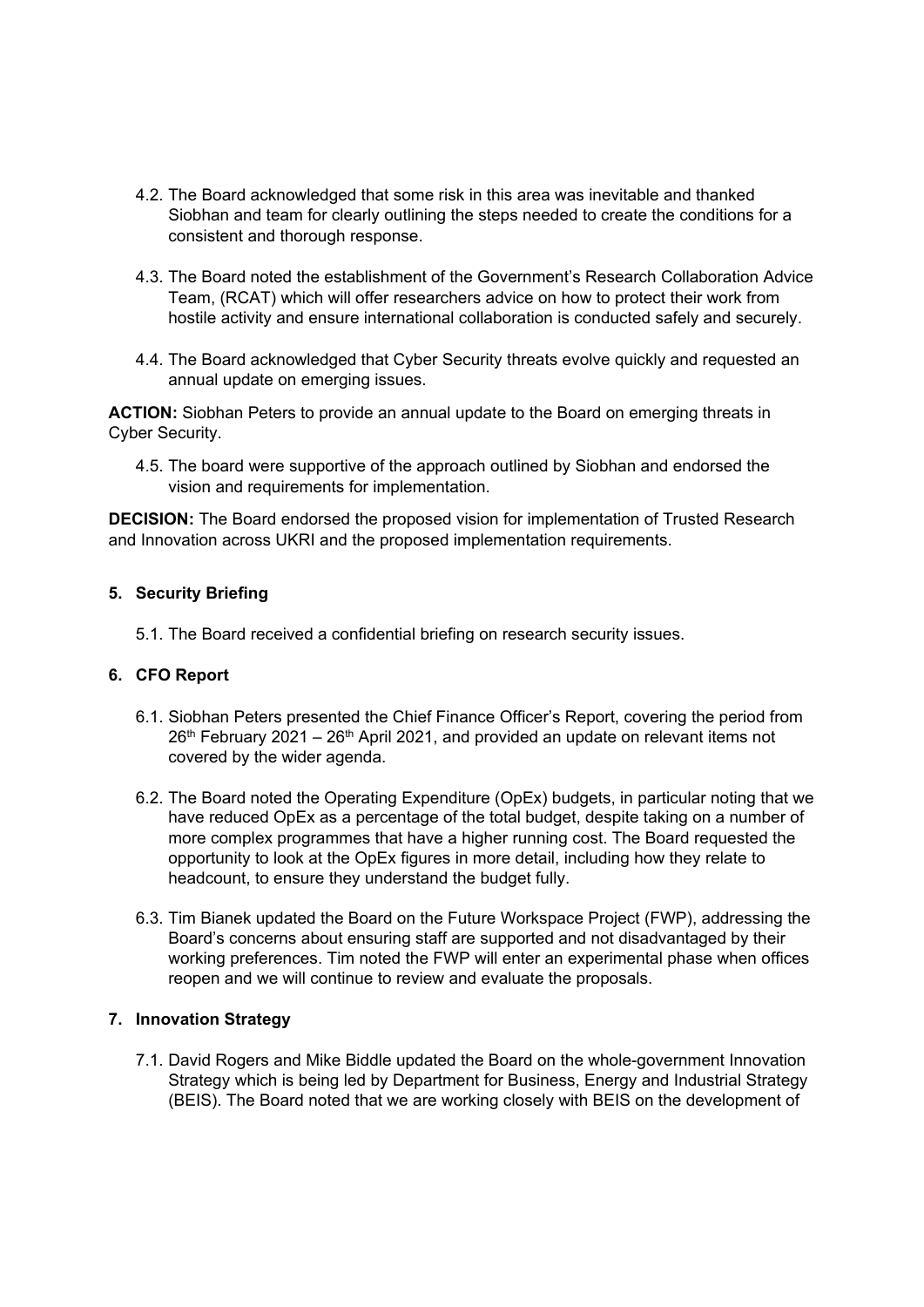the Strategy, with colleagues in Innovate UK and across all Councils engaging closely with the BEIS team.

- 7.2. The Board stressed the importance of developing a strategy that reflects the importance of private sector investment in contributing to innovation and highlights the importance of creating an attractive innovation ecosystem within the UK. The Board also welcomed the approach of recognising research and innovation activity across the whole of UKRI that supports the innovation ecosystem and encouraged the inclusion of activities that URKI are currently developing or have previously funded, to demonstrate the significant impact of our existing portfolio of work.
- 7.3. The Board acknowledged that while the Innovation Strategy is led by BEIS, it is a cross Government strategy, noting that Innovation was one of the three key pillars in the Government's Build Back Better: Plan for Growth, and therefore encouraged engagement across Government.

### **8. Challenge Led Funding**

- 8.1. Isobel Stephen introduced an overview of the high level strategic, governance and design principles for a new Challenge-Led approach to research and innovation, to be delivered through the next Spending Review. Isobel highlighted the importance of learning and improving on our experience of delivering ISCF. The Board reflected on how far Challenge-Led funding has developed in UKRI, noting in particular the importance of empowering the Challenge Directors and building flexibility into Challenge design. The Board noted the importance of celebrating success as well as looking critically at how Challenge-Led funding is currently working and being willing to make hard decisions when necessary.
- 8.2. Ottoline noted the intention not only to develop a new portfolio of challenges in the context of the Spending Review, but to embed a Challenge capability, which could be deployed in an agile manner with diverse partners. This would allow us to respond to challenges quickly and effectively. The Board were supportive of this intention, noting the importance of creating an impactful programme of work alongside the methodology.
- 8.3. The Board noted the sophisticated performance and metrics indicators used to evaluate and monitor the ISCF challenges. The Board requested an opportunity to discuss the existing Challenges and for Ottoline and the team to provide an assessment on how they are performing, whilst acknowledging that they are in various stages of development and therefore not all challenges will be in a position to be fully assessed.

**ACTION:** Assessment of existing Challenges to be discussed at a future Board meeting. Secretariat to add to forward look.

#### 9. **The Future UKRI Open Access Policy**